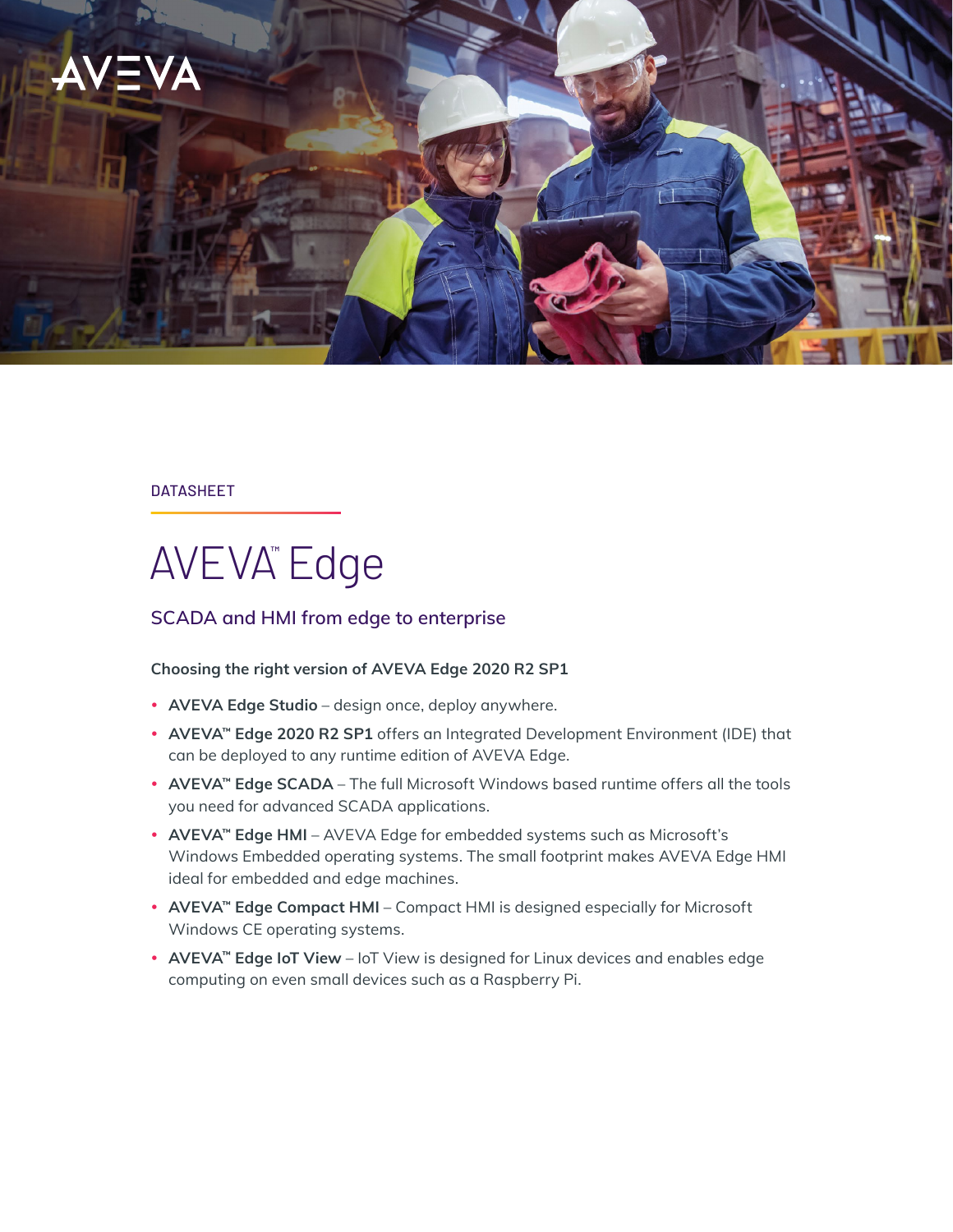

## Enhancements in AVEVA Edge 2020 R2 SP1

AVEVA Edge 2020 R2 SP1 builds on the previous enhancements to the product in the 2020 R2 version and adds further capabilities and flexibility.

#### **New drivers added:**

- y EcoStruxure**™** Machine Advisor (Schneider Electric) Driver for Windows (AVEA Edge SCADA) and AVEVA Edge IoT View
- Emerson ROC for Windows (SCADA runtime) and IoT View

#### **Enhancements to the AVEVA Edge Mobile Access thin client:**

- Additional support for built-in scripting functions:
	- FileCopy
		- SetAppHstPath
	- InfoAppAlrDir

- FileDelete

- DeleteOlderFiles - ForceTagChange
- InfoAppHstDir
- InfoDiskFree - BlockUser
- GetUserState
- UnblockUser

- SetAppAlarmPath

- Rotate and scale text using the integrated development environment of AVEA Edge.
- New support for an OPC UA Client worksheet "screen" scan mode for tags.

#### **AVEVA Industrial Graphics enhancements:**

• Use two instances of AVEVA Industrial Graphics simultaneously for System Platform 2020 R2 SP1 and AVEVA Edge 2020 R2 SP1

#### **AVEVA Edge IoT View enhancements:**

- Performance improvements
- Trend decimation support
- Trend dead band property for signal conditioning
- AVEVA historian (on Premises) support
- Remote agent improvements
- Support for the "only newer files option" to install system files and download projects
- Improved reliability of project downloads
- LDAP support
- Lockout when login limits are exceeded
- Added options to automatically install and configure either Lighttpd or NGINX (update install.sh)

#### **General enhancements:**

- Customer response and cybersecurity improvements
- Security LDAP/AD usability enhancements
- New function; OPCUABrowseToJSON (Viewer and MA)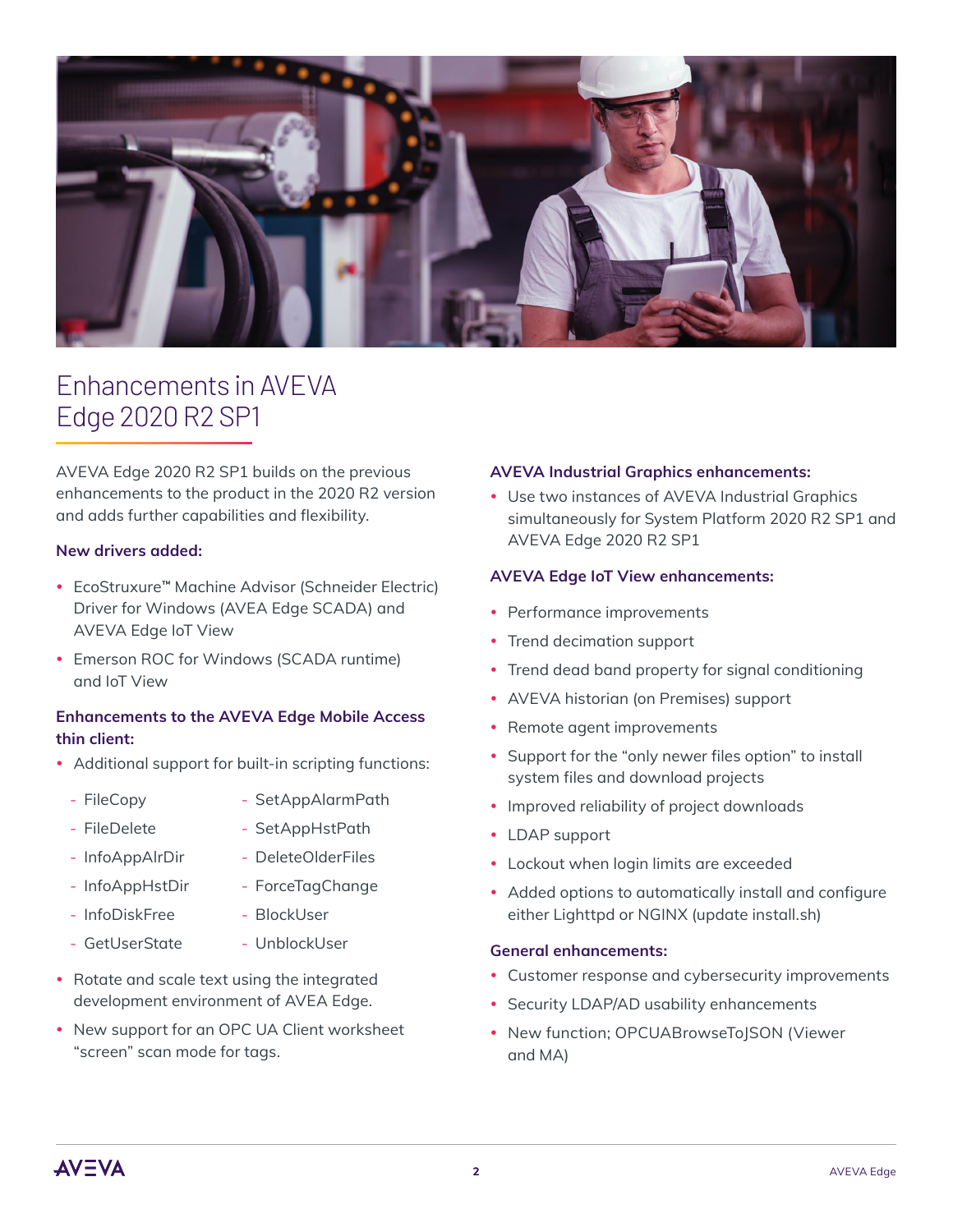#### **Domain (LDAP) security mode updates:**

AVEVA Edge 2020 R2 SP1 replaces the existing Domain (LDAP) security mode with a new Local Plus Domain (LDAP) security mode, which changes how local groups and users are combined with domain groups and users. We improved the overall usability and performance of the mode. This includes the following:

- Support for AVEVA Edge IoT View
- Ability to configure addresses for multiple domain servers
- Options to automatically import groups and users from the domain server
- Option not to verify the domain server's SSL certificate, which can make configuration and testing easier
- Support for default user that matches the Default Rights Permission.
- Improved user interface that is more responsive and better organized
- Improved run-time stability

## AVEVA™ Edge features

(in alphabetical order for convenience)

**Alarms:** Send online alarms or reports using multi-media formats like PDF. Alarms are real-time and historical; log data in text file format or to any database. Use remote notification to send alarms right to your inbox, printer, or smartphone. Custom alarm fields allow you to customize up to ten additional fields to the alarm history.

**Animation:** Take command over graphics in a userfriendly and intuitive interface. Paste images, and even rotate dynamically using custom rotation points. Fill bar graphs with color or adjust the scale of objects with easy-to-use configuration. Other animations include "command" (for touch, keyboard, and mouse interaction), hyperlink, text data link, color, resize, transparency/visibility, and position.

**Business intelligence:** Log data directly to AVEVA Insight<sup>1</sup>.

**Cloud:** Natively connect with the AVEVA cloud to take advantage of tools like AVEVA Insight<sup>1</sup> or Edge Management Services to get a holistic view of your business. Pair edge devices running AVEVA Edge to the cloud and remotely monitor health and status or update applications.

**Database:** Connect to any SQL database (Microsoft SQL, MySQL, Sybase, Oracle), Microsoft Access, Excel, or ERP/MES systems (including SAP), even from Microsoft Windows Embedded Compact Edition. The flexible built-in interface doesn't require knowledge of SQL. A patented solution allows for communication with SQL and relational databases running on any supported platform.

**Drivers:** Use over 250 native communication drivers for PLCs, temperature controllers, motion controllers, bar code/2D/RFID readers, and many other devices. Use native drivers, connect to an OPC server, or use AVEVA driver toolkits to build your own drivers. Save time with comprehensive tag integration for PLCs. Drivers are included for Modbus, MQTT Sparkplug B, Allen Bradley, Siemens, Mitsubishi, Omron, Schneider-Electric, and many others.

**Email:** Send email (with attachments) or text messages that can be accessed from mobile devices. Get real-time information on alarms, process values, and other events. Full runtime supports SSL encryption.

**Events:** Ensure traceability for operator-initiated actions or internal system activities. Log events such as security system changes (user logon or logoff), screen open/close, recipe/report operations, system warnings, and any tag value changes, including custom messages.

**FDA traceability:** Take advantage of built-in functionality to create 21 CFR part 11 compliant projects with traceability and e-signatures. These features are often used for pharmaceutical and food applications but can be used for any application where traceability is a requirement.

**FTP:** Automatically upload or download files during runtime to or from remote storage locations using the FTP protocol and flexible scripting functions. Configure FTP via scripting or the included interface.

**Graphics and design tools:** Create screens to meet any application requirement using the tools in our graphic interface. Combine over 1,000 animated objects to create any functionality required. Store graphics in the library for future use and easily give projects across an entire product line a consistent look and feel.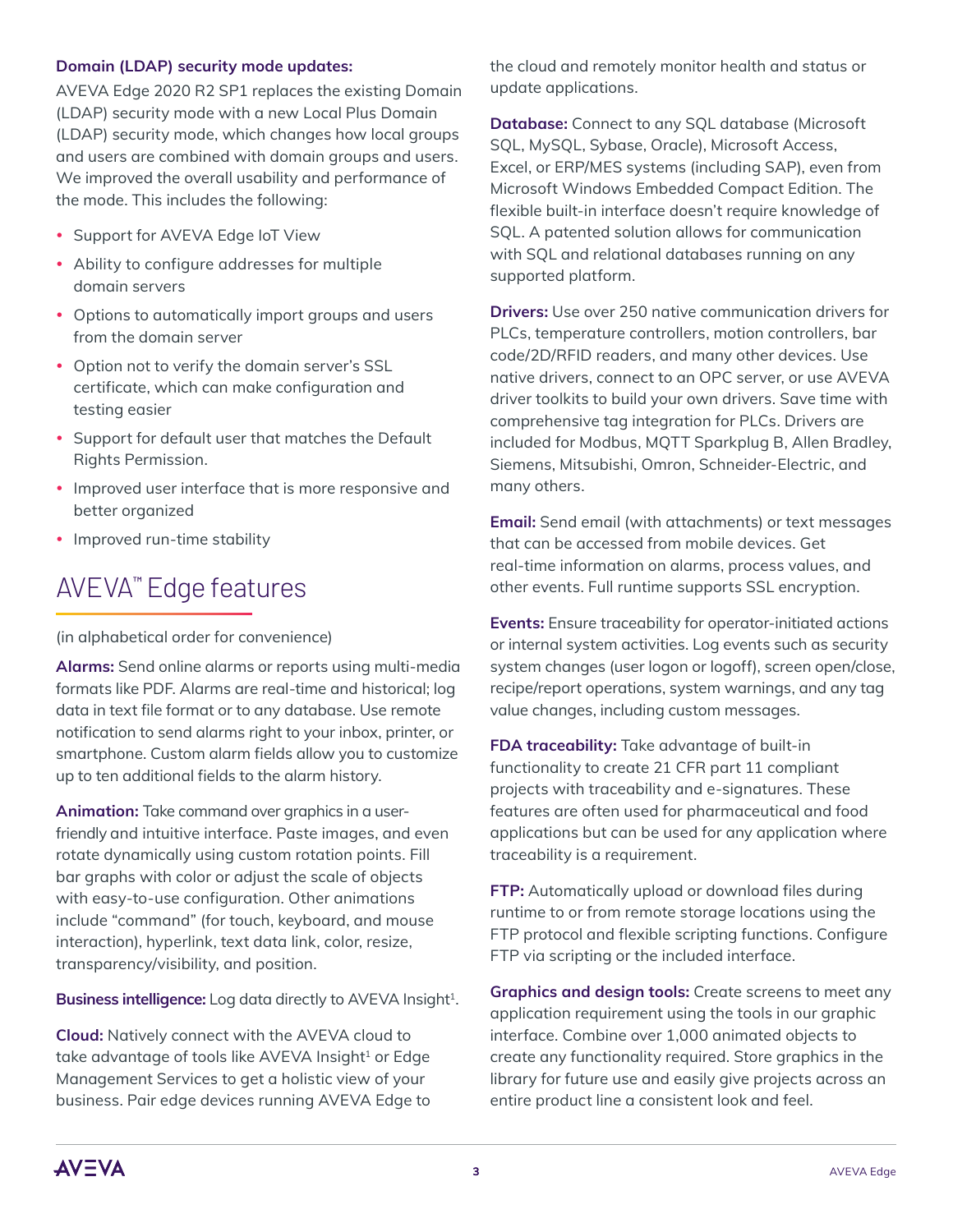**Historian:** AVEVA has optimized trend history, featuring data decimation designed to load millions of values from SQL relational databases. Easy to use tools provide quick access to statistical process control (SPC) values without any need for programming. AVEVA™ Edge offers add-on integration with the Wonderware Historian and support for AVEVA Insight.<sup>1</sup>

**IoT View:** IoT View is a platform agnostic runtime for Linux and other embedded platforms. Make intelligent embedded systems and add your machines to the Internet of Things, Industrial Internet of Things (IIoT) and Industrie 4.0.

**Import wizards:** Convert whole applications from FactoryTalk™ ME/SE, PanelMate™, or PanelBuilder™ 32. Save time in conversion from a previously designed application to an AVEVA Edge application.<sup>1</sup>

**Industrial graphics:** An additional graphics editor provides new tools and additional graphics and libraries. Extensive animations, situational awareness, style management, and symbol import/export are all included.

**Intellectual property protection:** Protect your intellectual property with just a few clicks of your mouse. Password protect individual screens, documents, scripts, and worksheets. This prevents unauthorized viewing or editing of your project or application.

**JavaScript custom widgets:** Custom Widgets integrate third party, reusable JavaScript, HTML5, and CSS interfaces properties and events to expand and enhance the graphical interface. Includes custom widgets such as pie chart, tree view, calendar, image list and web browser, or create your own.

**Mobile access:** This thin client allows you to access your graphical interface from any device with a browser that supports HTML5, such as iPads, iPhones, Android devices, Windows devices, and others. AVEVA™ Edge now includes support for all native objects and allows you to integrate third party web-based controls.

**Multi-language:** Develop your application in one of many development languages, including English, Portuguese, German, French, Polish, Russian, Chinese (traditional and simplified), Japanese, and Spanish, or use external translation tools to switch the runtime to any language. AVEVA™ Edge offers automatic font replacement based on the language selected.



**Multi-touch interface:** Develop applications for touch screen devices. AVEVA InTouch Edge HMI's multi-touch interface allows development for any touch-screen enabled device. Use familiar, modern interface gestures, like pinch zooming and panning. Scroll through alarms using swiping gestures; inertia in the multi-touch interface offers a comfortable user experience. Rotate graphics, dock screens, and take advantage of features like dual-touch command. Use swipe gestures to change screens or other commands.

**NET and ActiveX:** Use third-party controls to enhance your project. AVEVA™ Edge is a container for .NET and ActiveX controls, allowing you to add functionality such as browsers, media players, charting, live streaming from cameras, and other ActiveX or .NET controls.

**OEM:** AVEVA™ Edge can be customized for OEMs who want to offer pre-installed HMI or SCADA software on their hardware, or for OEMs who want to add value to their machines by offering remote monitoring, maintenance, or customizable applications.

**OPC:** AVEVA™ Edge provides native OPC interfaces, such as OPC UA (Client/Server), OPC DA (Client/Server), OPC XML (Client), and OPC HDA (Server). OPC UA and OPC DA also offers native redundancy configuration and tag integration for OPC DA and OPC UA Servers.

**PDF export:** Send alarms, reports, text files, or Microsoft Word documents in Portable Document Format (PDF) to a production supervisor, quality manager, or maintenance worker using the included PDF writer.

**Recipes:** Save time and maintain consistency by automating part parameters or production quantities with flexible recipe management tools. Options include loading directly to PLC or editing before committing to PLC.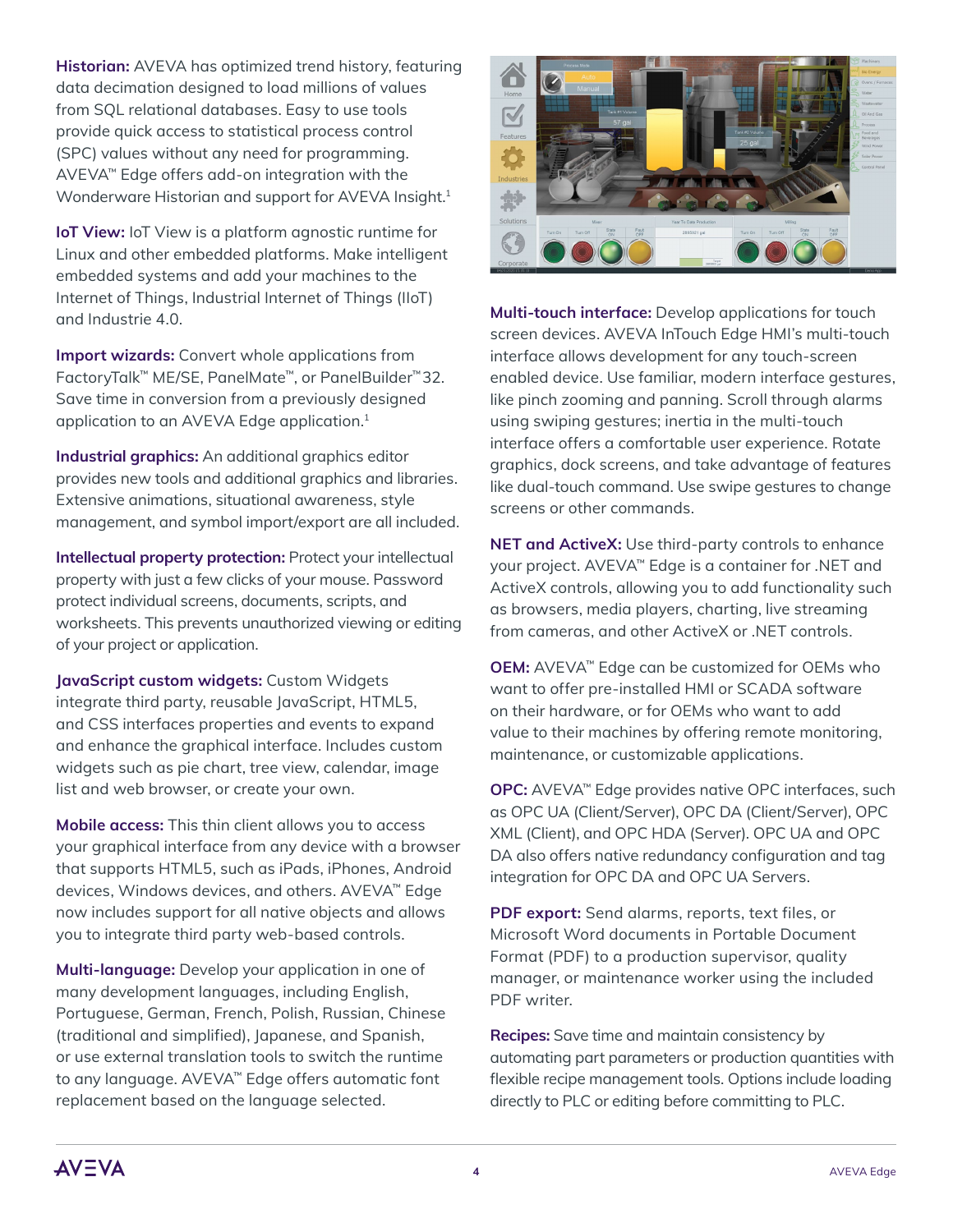**Redundancy:** For critical applications where data is vital, AVEVA™ Edge supports web server, database, and overall system redundancy to protect your information.

**Reports:** Create clear, concise reports in plain text, RTF, XML, PDF, HTML, and CSV or integrate with Microsoft Office programs such as Excel. Get the data you need, in the format you need it, to make informed decisions, fast. AVEVA has also partnered with Ocean Data Systems to offer further reporting capabilities through AVEVA Reports for AVEVA Edge1.

**Scalable:** Use the same development environment to design and deploy projects to a wide range of platforms, such as Linux, Windows Embedded, Windows CE, Windows 8.1, Windows 10, Server 2012 R2, Server 2016, and Server 2019 editions. (See Tech. Ref. for more details)

**Scheduler:** Schedule application behavior triggered by tag changes, date/time, frequency, or any trigger. Use this for simulation, to trigger reports or other functionality at a time of day, or even to trigger driver worksheets to read/write at a scan rate you choose.

**Scripting:** AVEVA Edge supports several powerful scripting languages: built-in AVEVA Edge functions and standard VBScript. Take advantage of widely available resources for VBScript. Both the native AVEVA scripting language and VBScript can be used simultaneously to give you the functionality you need, even from thin clients. Script debugging tools for the native VBScript editor include break-points and a variable watch list to improve scripting productivity. Included with Industrial Graphics is the flexible and powerful Quick-Script language.

**Security:** AVEVA™ Edge includes support for group and user accounts, e-signatures, and traceability. Integrate your project to the active directory (users and groups).

**Standards:** Use common standards to develop applications that are compatible with TCP/ IP, .NET, ActiveX, OPC (client and server), ADO/ODBC, COM/ DCOM, OLE, DDE, XML, SOAP, REST, and HTML5.

**Symbols:** The included native graphics library features push buttons, pilot lights, tanks, sliders, meters, motors, pipes, valves, and other common objects. Use the 1,000+ included symbols in your project, modify existing symbols to suit your needs, or create your own from scratch. AVEVA™ Edge supports third-party symbol libraries and graphic tools. Industrial Graphics adds additional symbol libraries including situational awareness graphics to make it efficient and easy to understand what is happening.

**Templates:** AVEVA™ Edge has many templates and sample applications available including: andon, digital OEE, PackML, and business intelligence.

**Tag database:** AVEVA™ Edge features an objectoriented database with boolean, integer, real, strings, arrays, classes (structures), indirect tags and included system tags. Built-in functions allow you to create, delete, or modify the tags database settings during the runtime. This feature increases the flexibility to design generic templates that can be easily customized to each project, even during the runtime. AVEVA™ Edge also offers tag integration from a wide range of PLCs, including Schneider Electric.

**Trends:** AVEVA™ Edge supports real-time and historical trends, as well as SPC functionality. Log data in binary format, to any local or remote SQL database, or to AVEVA Historian or AVEVA Insight. Color or fill trends with graphic elements to enhance clarity of data. Date/Time based or numeric (X/Y plot) trends give you the flexibility to display information that best suits your application. AVEVA™ Edge supports vertical and horizontal trending.

**Troubleshooting:** Quickly debug and verify a project using local and remote tools for troubleshooting, including status fields, HTML5 based Database Spy for IoT View, Watch Window, and LogWin. Capture screen open and close times, see communications in real time, messages related to OPC, recipes/reports, security, database errors, and even custom messages. Finish your project quickly using these powerful tools.

**XML screen toolkit:** Modify or create screens during the runtime or import screens that you've created<sup>1</sup>.